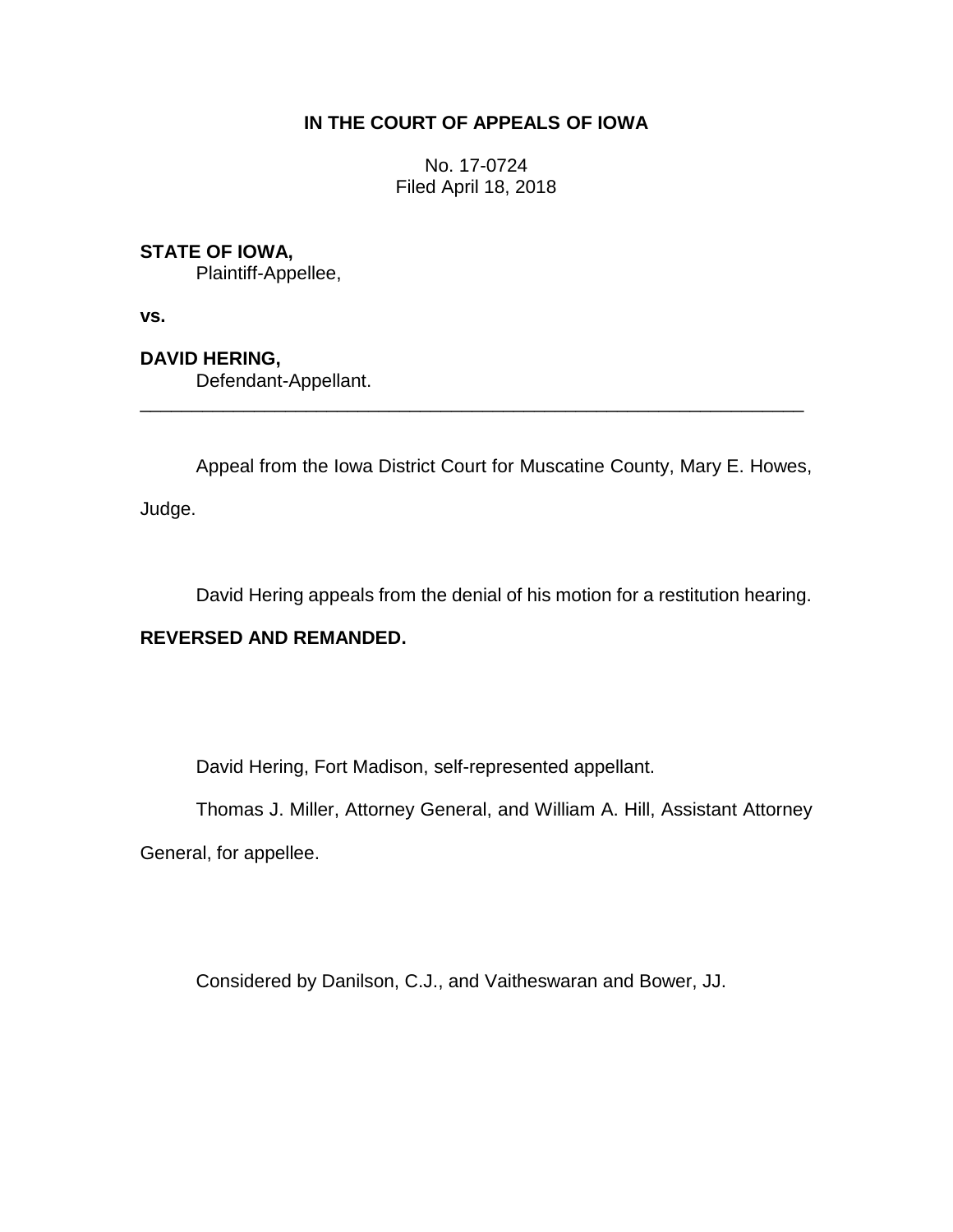#### **DANILSON, Chief Judge.**

David Hering appeals from the denial of his April 4, 2017 motion for a restitution hearing. Our review is for correction of errors at law. *State v. Klawonn*, 688 N.W.2d 271, 274 (Iowa 2004).

In 2004, Hering was convicted of one count of first-degree murder and two counts of attempted murder. *See State v. Hering*, No. 14-1343, 2016 WL 3271910, at \*1 (Iowa Ct. App. June 15, 2016). "An order of restitution was filed on July 9, 2004, which ordered Hering to pay restitution of \$150,000 to the estate of [the decedent] and \$27,409.84 to the Crime Victim Compensation Program." *Id.*  Hering challenged the restitution order, and this court affirmed the part of the district court's ruling finding the restitution order requiring Hering to pay \$150,000 to the victim's estate had been satisfied through the payment of the judgment in a separate civil action. *Id.* But we reversed in part, eliminating the requirement Hering reimburse the Crime Victim Compensation Program \$27,409.84. *Id.*

On January 10, 2017, the district court issued the following ruling:

On 12/20/2016, [Hering] filed a request for a restitution hearing. His attached Restitution Account activity shows the Department of Corrections [(IDOC)] has withheld \$2350.31 from his account. Hering claims his restitution obligation has been satisfied and no such funds should have been withdrawn from his account.

The State does not resist the application.

IT IS THEREFORE ORDERED that the Clerk of Court shall first use the funds to pay any unpaid court costs, attorney fees or other assessed sums due and unpaid and the balance shall refun[d] to Hering's prisoner account, the sum of \$2350.31.

On January 24, Hering filed a "Motion to Produce Supplemental Restitution Orders and Itemized Bill," which the district court considered to be a motion for discovery. The district court denied the motion "because the docket in the matter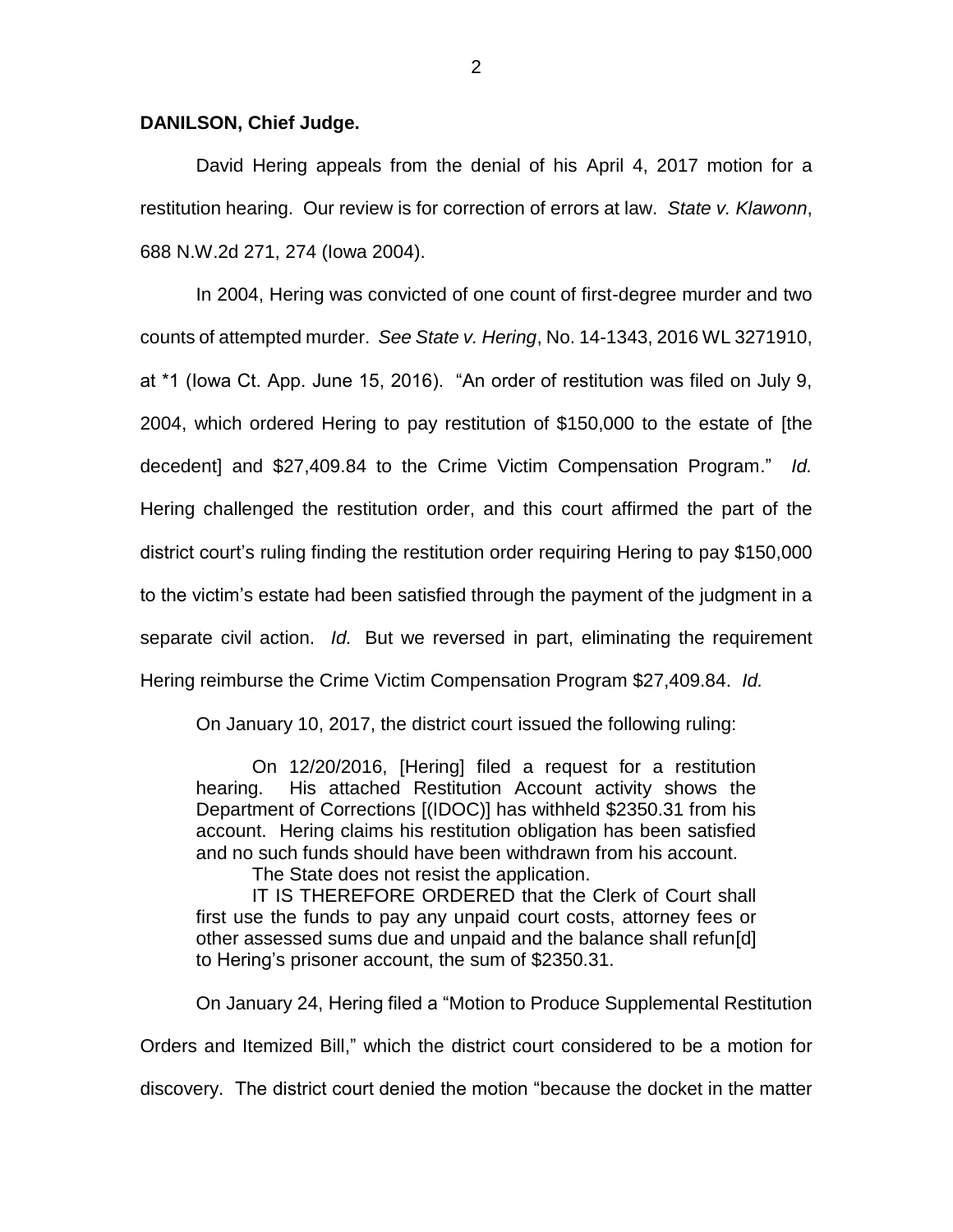is available to [Hering]" and "there is no pending litigation and [Hering] cannot request discovery of a non-party when no litigation is pending."

On April 4, Hering filed another petition for restitution hearing, asserting the clerk of court had not refunded any money to his prison account and "it is unclear why" there had been no refund. He asserted he "has satisfied his court ordered plan of restitution in full and the record confirms that the money IDOC withheld from his inmate account was not utilized to satisfy his restitution plan." He also challenged IDOC's procedures for withholding money from his inmate account and claimed violations of his due process rights. As a remedy, Hering requested the court "issue an order requiring [IDOC] to refund his inmate account with 'all' of the money they have withheld from his inmate account for restitution or set this matter for hearing and allow Hering to participate."

On April 6, the district court denied the motion, stating: "Restitution is already ordered in this case and time limits are over to challenge restitution."

On April 17, Hering filed a "Motion to Enlarge or Amend Findings and Conclusions or to Modify or Substitute Judgment." On that same date, the court found the motion "not timely filed."

On April 28, Hering filed another "Motion to Enlarge or Amend Findings and Conclusions or to Modify or Substitute Judgment," asserting his April 17 motion was timely.

On May 16, Hering filed a notice of appeal. The supreme court transferred the appeal to this court.

Restitution in Iowa is a creature of statute. *State v. Johnson*, 887 N.W.2d 178, 181 (Iowa Ct. App. 2016). Iowa Code section 910.2(1) (2017) provides:

3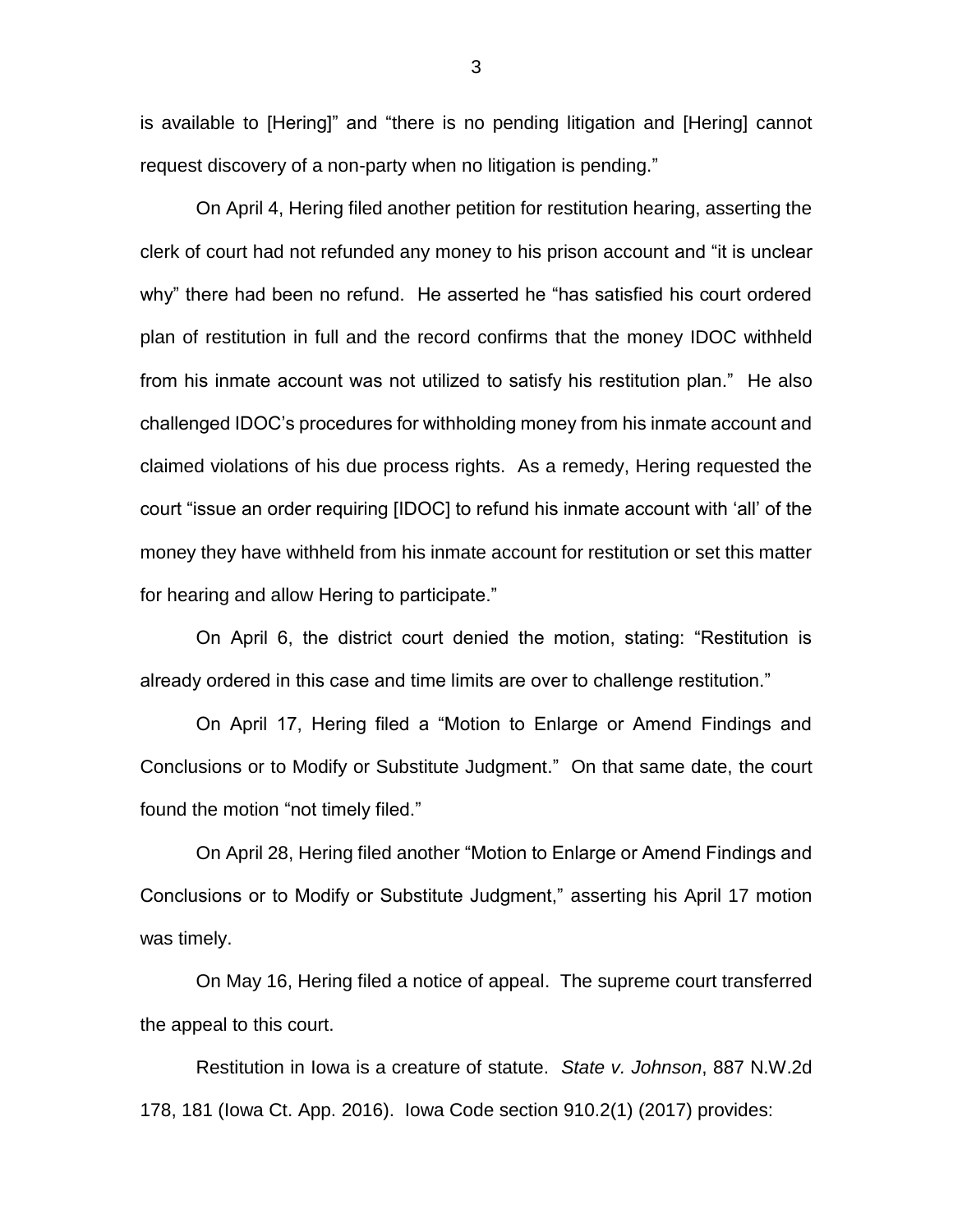In all criminal cases in which there is a plea of guilty, verdict of guilty, or special verdict upon which a judgment of conviction is rendered, the sentencing court shall order that restitution be made by each offender to the victims of the offender's criminal activities, to the clerk of court for fines, penalties, surcharges, and, to the extent that the offender is reasonably able to pay, for crime victim assistance reimbursement, restitution to public agencies . . . , court costs including correctional fees approved pursuant to section 356.7, court-appointed attorney fees ordered pursuant to section 815.9, including the expense of a public defender, when applicable, contribution to a local anticrime organization, or restitution to the medical assistance program pursuant to chapter 249A.

This court has observed that pursuant to this provision, the court must order restitution to the victims of the crime and to the clerk of court for fines, penalties, and surcharges. *State v. Kurtz*, 878 N.W.2d 469, 472 (Iowa Ct. App. 2016). And, to the extent that the defendant has the reasonable ability to pay, "restitution is ordered for crime victim assistance reimbursement, for public agencies, for court costs including correctional fees, for court-appointed attorney fees, for contribution to a local anticrime organization, and for the medical assistance program." *Id.*

Hering argues he is entitled to a hearing to determine whether IDOC must return \$2350.31 previously withheld from Hering's inmate account. Hering expresses concern because "[i]t is unclear why the clerk did not refund his prison account" any moneys previously withheld. He notes, "The record is devoid of any unpaid court costs, attorney fees, or other ass[ess]ed sums due and unpaid, no supplemental restitution orders were ever issued."

The State asserts:

The fact that *one* of the obligations for which Hering owed was eliminated, does not extinguish the requirement that he has to make amends. Rather, the only issue of significance for Hering is that money originally collected for one obligation—could be applied to another obligation. As a result, merely because one obligation for which collections were completed, which was subsequently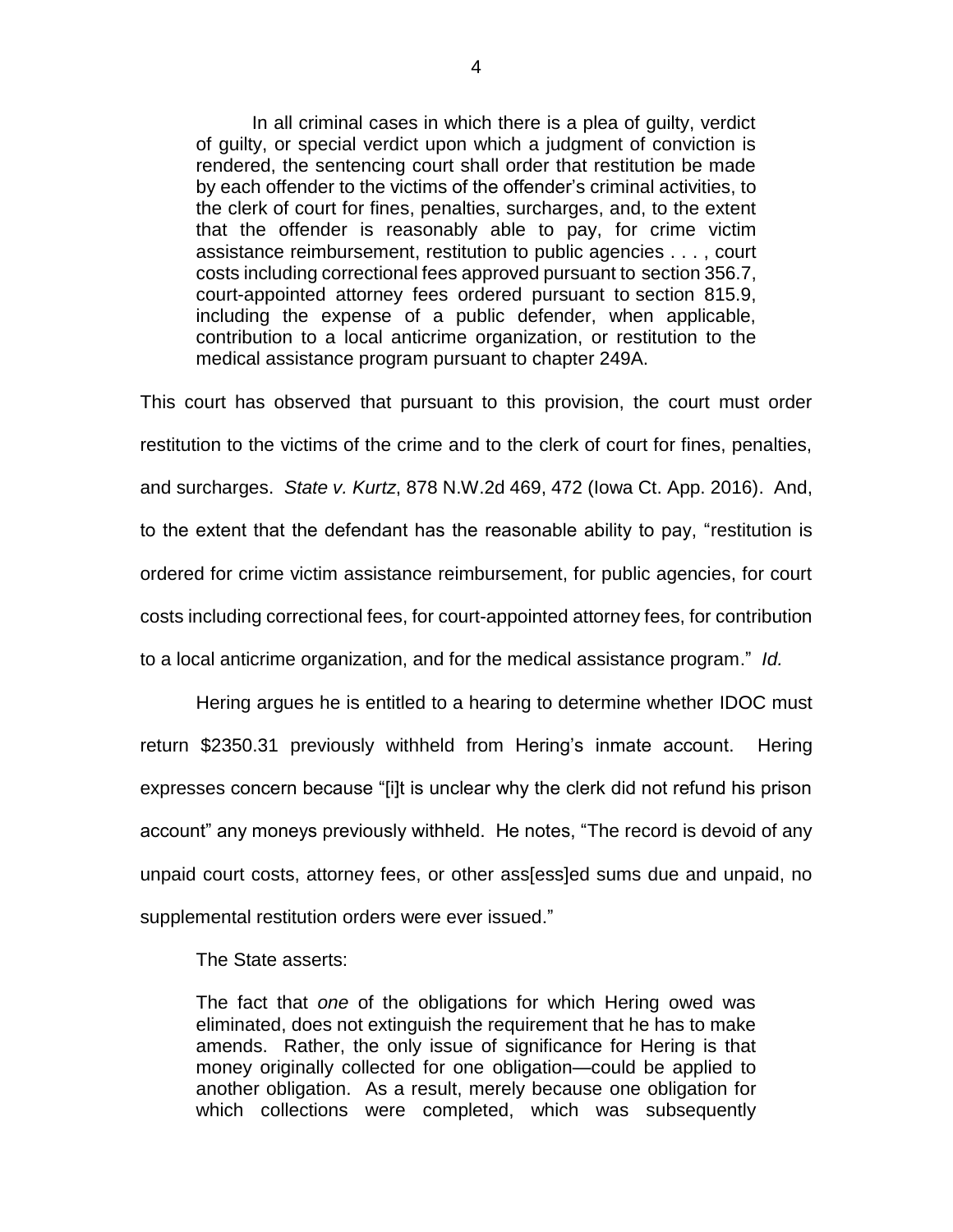eliminated, does not mean that the funds collected could not be applied to other obligations—which he owed.

The appendix contains a restitution plan prepared on June 24, 2014, which lists costs due and owing in the amount of \$2176.69. The appendix also contains an order by the district court dated July 17, 2014, noting, "[T]he clerk of court indicates that the sum of \$1694.44 has been paid by the defendant towards attorney fees, court costs and restitution. The last payment received by the clerk of court was May 6, 2014, in the amount of \$58.08."

On January 10, 2017, following this court's remand order, the district court ordered, "[T]the clerk of court shall first use the funds [taken from Hering's inmate account for restitution] to pay any unpaid court costs, attorney fees or other assessed sums due and unpaid and the balance shall [be] refunded to Hering's prisoner account, the sum of \$2350.31."

The questions Hering has about his account—as the district court found and we observed in our previous opinion—may be administrative matters beyond the scope of the actual restitution order.<sup>1</sup> See Hering, 2016 WL 3271910, at \*2.

 $\overline{a}$ 

<sup>1</sup> *See generally* Iowa Code § 904.702 ("The director shall deduct from the inmate account an amount established by the inmate's restitution plan of payment. The director shall also deduct from any remaining account balance an amount sufficient to pay all or part of any judgment against the inmate, including but not limited to judgments for taxes and child support, and court costs and fees assessed either as a result of the inmate's confinement or amounts required to be paid under section 610A.1. Written notice of the amount of the deduction shall be given to the inmate, who shall have five days after receipt of the notice to submit in writing any and all objections to the deduction to the director, who shall consider the objections prior to transmitting the deducted amount to the clerk of the district court. The director need give only one notice for each action or appeal under section 610A.1 for which periodic deductions are to be made. The director shall next deduct from any remaining account balance an amount sufficient to pay all or part of any costs assessed against the inmate for misconduct or damage to the property of others. The director may deduct from the inmate's account an amount sufficient to pay for the inmate's share of the costs of health services requested by the inmate and for the treatment of injuries inflicted by the inmate on the inmate or others. The director may deduct and disburse an amount sufficient for industries' programs to qualify under the eligibility requirements established in the Justice Assistance Act of 1984, . . . including an amount